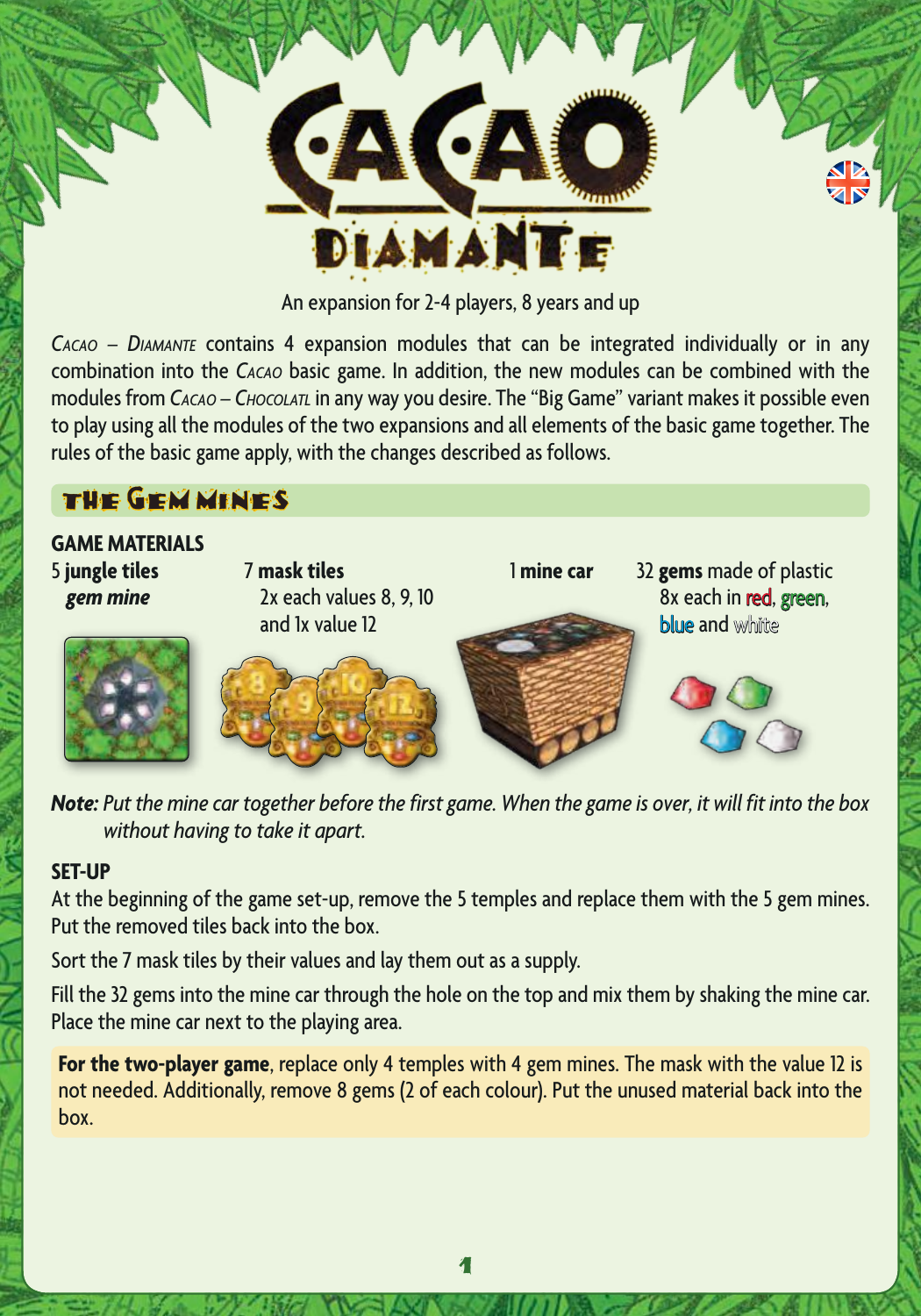### **COURSE OF THE GAME**

As soon as a gem mine tile is placed in the jungle display (or on the map board if you play with the Map Module from *Cacao – Chocolatl*), the active player takes the mine car and shakes out 6 gems through the hole, one after another. Then he puts these gems on the gem mine tile. When the gem mine tile is moved on the map board or from there to the jungle display, or when it is placed on a space of the playing area, the gems remain on the tile.

**Attention:** If you shake out more gems than needed, put the just fallen-out excess gems back into the mine car.

#### **Gem mine**

For each of your activated workers on the adjacent edge of the tile, you may take 1 gem of your choice from this gem mine. Place the gems next to your village board.

As soon as you have at least 1 gem in each of the 4 colours, you **must immediately** exchange this set of 4 gems for the mask with the lowest value available from the supply. Remove the exchanged gems from the game and put them back into the box.

**Attention:** If actions of at least one gem mine are carried out on a turn, the **order** of play **regarding the execution of the actions** matters, as an exception. In this case, the active player is the first to carry out **all** his actions – also those of other tiles, if applicable. After that, starting with his left neighbour, the other players follow one after another in clockwise order.

#### **END OF THE GAME**

Add the values of your masks to your gold.

For each gem left next to your village board, you score 1 gold.

### THE TREE OF LIFE

**GAME MATERIALS** 3 **jungle tiles**  *Tree of Life*



#### **SET-UP**

At the beginning of the game set-up, remove the 3 gold mines and replace them with the 3 Trees of Life. Put the removed tiles back into the box.

**For the two-player game**, replace only 1 value-2 gold mine and 1 value-1 gold mine with 2 Trees of Life.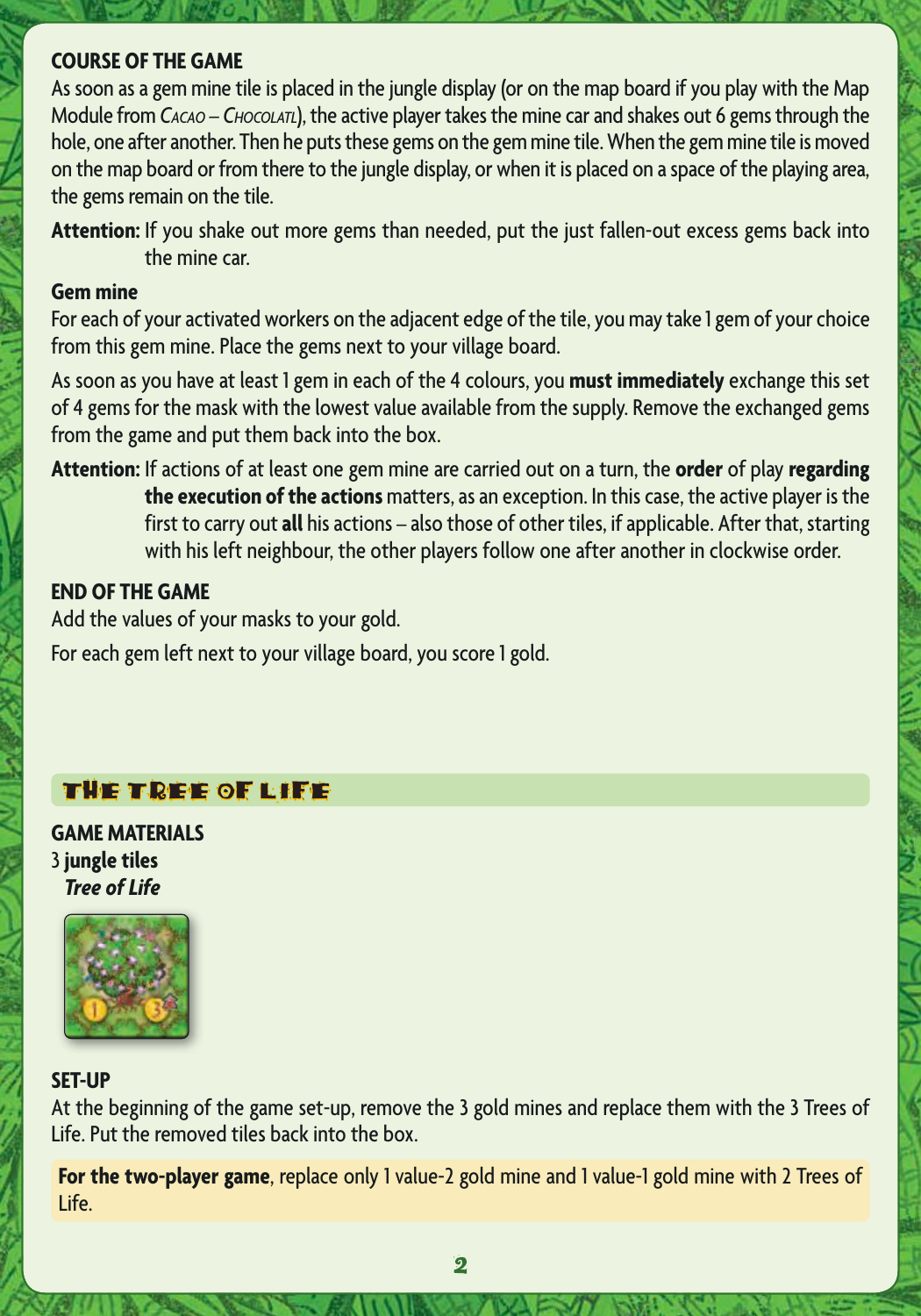If you play with the Chocolate Module from *CACAO - CHOCOLATL*, you don't remove any other jungle tiles for the Trees of Life. These new tiles are simply shuffled together with the other jungle tiles. To maintain the balance between jungle tiles and worker tiles, you remove no worker tile for a three-player game; for the four-player game, each player removes only one 1-1-1-1 tile.

**For the two-player game**, only 2 Trees of Life are used. Additionally, each player takes his 0-0-0-4 worker tile from the New Workers Module of this expansion and shuffles it together with his worker tiles from the basic game (see "The New Workers", p. 4).

# **COURSE OF THE GAME**

## **Tree of Life**

For each of your activated workers on the adjacent edge of the tile, you may take 1 gold from the bank.

But strength lies in serenity: If there are no workers depicted on the adjacent edge of the tile, you may even take 3 gold from the bank.

# THE FAVOUR OF THE EMPEROR

**GAME MATERIALS** 1 **Emperor** figure in wood



## **SET-UP**

After laying out the starting tiles, place the Emperor on the market, selling price 2.

If you play with the Watering Module from *CACAO – CHOCOLATL*, the Emperor starts on the watering tile instead.

## **COURSE OF THE GAME**

Every time a player places one of his worker tiles somewhere in the row or column of the playing area where the Emperor is standing, he moves the Emperor onto the worker tile he just placed (intermediate tiles and gaps are skipped). For this, the player obtains 1 gold.

If the player begins his next turn with the Emperor still standing on his worker tile, he gets another 1 gold at the beginning of that turn, etc.